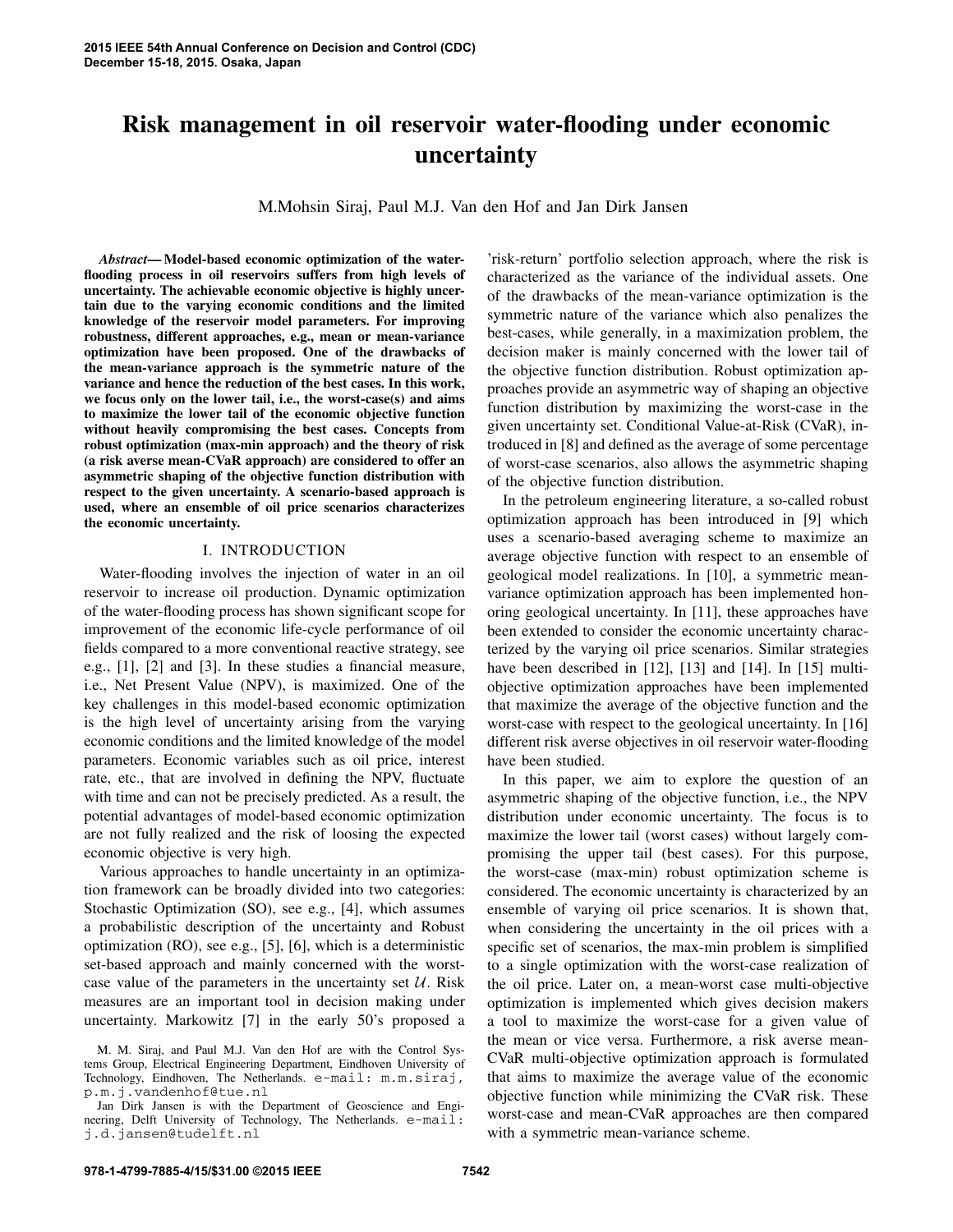The paper is organized as follows: In the next section, the model-based economic optimization of water-flooding is explained. This is followed by the quantification of economic uncertainty in Section III. In Section IV, different optimization schemes under uncertainty are discussed in details with simulation examples. Specifically, Sub-sections IV-A and IV-B discuss the mean and the mean-variance optimization schemes with simulation examples. In Subsection IV-C a worst-case robust optimization approach is presented in detail with simulation examples while Subsection IV-D discusses the mean-CVaR approach in detail. Finally the conclusions of the presented results are given in Section V.

## II. MODEL-BASED ECONOMIC OPTIMIZATION

The economic objective, in the form of Net Present Value (NPV), can be represented as follows:

$$
J = \sum_{k=1}^{K} \left[ \frac{r_o \cdot q_{o,k} - r_w \cdot q_{w,k} - r_{inj} \cdot q_{inj,k}}{\left(1 + b\right)^{\frac{t_k}{\tau_t}}} \cdot \Delta t_k \right] \tag{1}
$$

where  $r_o, r_w$  and  $r_{inj}$  are the oil price, the water production cost and the water injection cost in  $\left[\frac{6}{m^3}\right]$  respectively. K represents the production life-cycle, i.e., the total number of time steps k and  $\Delta t_k$  the time interval of time step k in  $[days]$ . The term b is the discount rate for a certain reference time  $\tau_t$ . The terms  $q_{o,k}, q_{w,k}$  and  $q_{inj,k}$  represent the flow rate of produced oil, produced water and injected water at time step k in  $\left[m^3/day\right]$ .

Water-flooding optimization is a highly complex largescale non-linear optimization problem. In this work, a gradient-based optimization approach is used where the gradients are obtained by solving a system of adjoint equations, see e.g., [17]. An optimization solver KNITRO [18] is then used with an interior point method to iteratively converge to a (possibly local) optimum.

In the next section, a scenario-based approach to quantify economic uncertainty is discussed. Later on, different optimization frameworks are presented for improving robustness.

#### III. QUANTIFYING ECONOMIC UNCERTAINTY

Oil reservoirs typically have a long life cycle from 10 to 100 years. The economic variables that govern the NPV, especially the oil price  $r<sub>o</sub>$ , vary drastically over time and can not be precisely predicted. These unknown variations of future oil prices are the key source of economic uncertainty. Therefore in this work, only varying oil prices are used to characterize economic uncertainty. They have a timevarying dynamic nature and their negative effect on the control strategy increases with the time horizon. Due to the complexity and the nature of the water-flooding optimization problem, a common approach in this optimization is to consider a finite number of scenarios  $\eta_i, i = 1, \cdots, N_{eco}$ from an uncertainty set  $U$ . These samples represent finite discrete points in the uncertainty space.

There are various ways to predict the future values of the changing oil prices. For this work a simplified

AutoRegressive-Moving-Average (ARMA) model is used to generate oil price time-series. The ARMA model is shown below: 6

$$
r_{o_k} = a_0 + \sum_{i=1}^{N} a_i r_{o_{k-i}}
$$
 (2)

where  $a_i$  are the randomly selected coefficients.

Two different oil price scenarios with the same base oil price of 471  $\left[\frac{6}{m^3}\right]$  and an ensemble size,  $N_{eco}$ , of 10 and 100 respectively are generated as shown in Fig. 1.



**Fig. 1: Oil price scenarios**

#### IV. HANDLING ECONOMIC UNCERTAINTY

The following strategies are considered to handle economic uncertainty and to offer asymmetric risk management.

#### *A. Mean optimization (MO)*

In this approach, the expected value of the objective function, i.e., NPV is maximized. It can be written as follows:

$$
J_{MO} = \sum_{i=1}^{N_{eco}} p_i J_i
$$
 (3)

where  $p_i$  is the probability vector associated with  $N_{eco}$ scenarios. Generally, the probability distribution of the underlying uncertainty is poorly known. In [9], an averaging approach is proposed, where a uniform distribution of the geological model realizations, representing geological uncertainty, is assumed. Therefore, the problem is simplified to an arithmetic average as follows:

$$
J_{MO} = \frac{1}{N_{eco}} \sum_{i=1}^{N_{eco}} J_i
$$
 (4)

It can easily be seen that averaging approach includes uncertainty in the optimization framework but does not improve robustness to the solution. Mean optimization is also categorized as a risk neutral approach. This seriously limits the performance of this approach to handle uncertainty. One important point to consider here is that due to the linearity of the oil price in the NPV objective in addition to the certainty of the geological model, the average of the individual objective function values from each realization is equal to a single objective function value with the average value of all oil price realizations as shown below:

$$
\frac{1}{N_{eco}}\sum_{i=1}^{N_{eco}}[J(\mathbf{u},\eta_i)] = J(\mathbf{u},\frac{1}{N_{eco}}\sum_{i=1}^{N_{eco}}[\eta_i]).
$$
 (5)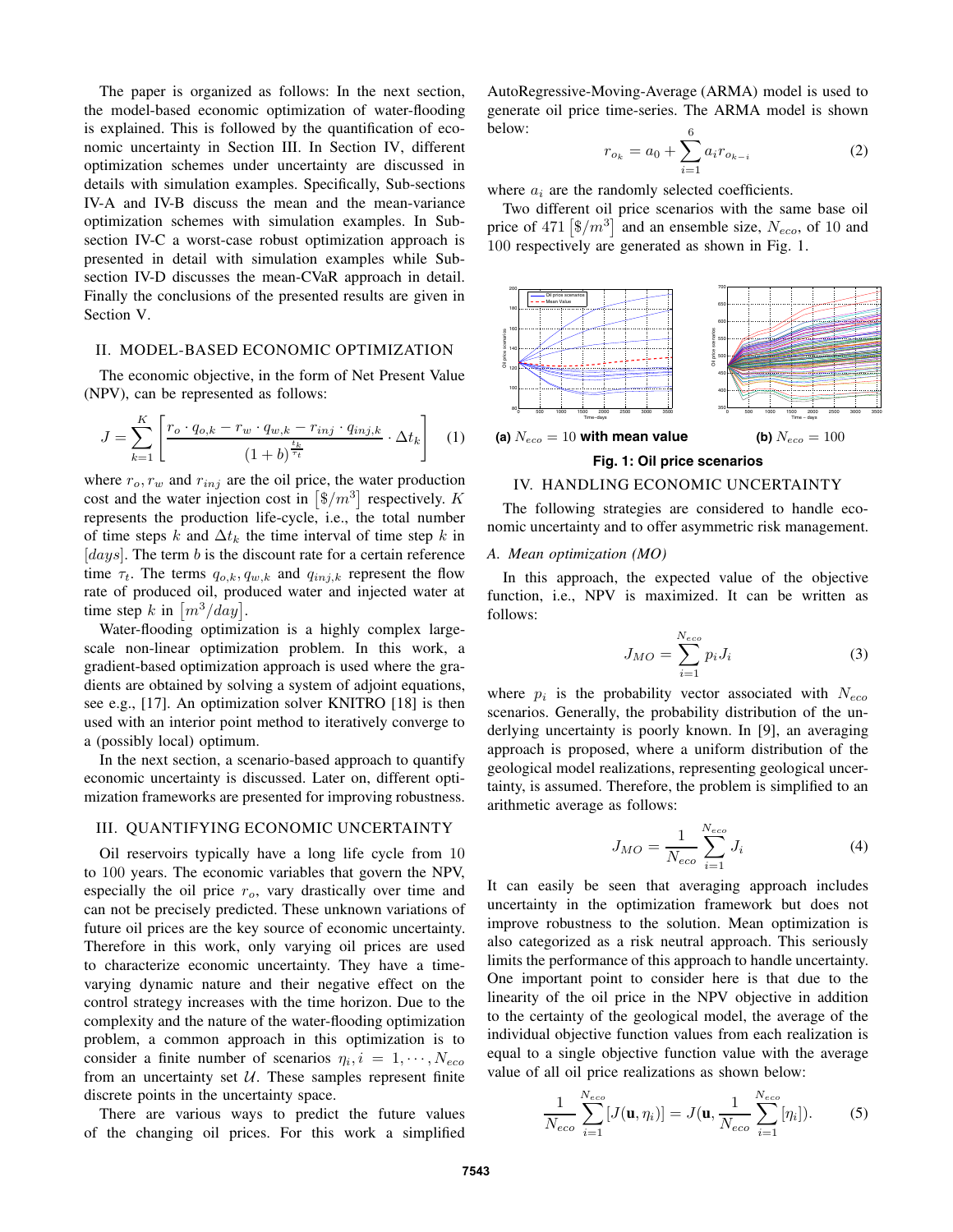## *B. Mean-variance optimization (MVO)*

The Markowitz risk-return portfolio selection approach involves a quantitative characterization of risk in terms of the variance of the returns distribution [7]. It results in an efficient frontier, i.e., a set of optimal portfolios that offers the highest expected return for a defined level of risk or the lowest risk for a given level of expected return. With the reduction of variance of the objective function (NPV) distribution, the MVO offers some robustness and will reduce the sensitivity of the optimal solution to the uncertainties. The MVO approach can be written as:

$$
J_{MVO} = J_{MO} - \gamma J_{VAR} \tag{6}
$$

where  $J_{VAR}$  represents the variance of the NPV distribution and  $\gamma$  is a weighting parameter. MVO stems from stochastic optimization theory and requires a-priori knowledge of the uncertainty distribution. Furthermore, as a symmetric risk measure, it also penalizes the upper tail of the NPV distribution, i.e., reduces the best cases.

The simulation example using MVO is presented and compared with MO in the next subsection.

*1) Simulation example:* All simulation experiments are performed using MRST, see [19], which is a MATLAB-based reservoir simulator. The following reservoir model, economic data and the control input are used in all subsequent simulation examples.

*Reservoir model and economic data:* A single model realization of the Standard Egg model, [20], is used. The standard egg model is a three-dimensional realization of a channelized reservoir produced under water flooding conditions with eight water injectors and four producers based on the original Egg model proposed in [9]. The life-cycle of this reservoir model is 3600[days]. The absolute-permeability field and well locations of the model realization are shown in Fig. 2.



**Fig. 2: Permeability field and well locations of the model realization**

An un-discounted NPV, i.e., with discount factor  $b = 0$ , is used. Other economic parameters, e.g., the water injection cost  $r_{inj}$  and the production cost  $r_w$  are kept fixed at 23  $\left[\frac{8}{m^3}\right]$  and 72  $\left[\frac{8}{m^3}\right]$  respectively. Both oil price scenarios as shown in Fig. 1 are considered in this example. All scenarios are given equal probabilities, i.e., a uniform distribution of the uncertainty scenarios is assumed.

*Control input:* The control input **u** reflects injection flow rate trajectories for each of the eight injection wells. The minimum and the maximum flow rate constraints are  $0.2 \left[ m^3/day \right]$  and  $79.5 \left[ m^3/day \right]$  respectively. The production wells operate at a constant bottom-hole pressure of 395[bar]. The control input **u** is reparameterized into an input parameter vector  $\varphi$  with ten time periods of  $t_{\varphi} = 360 [days]$ , during which the injection rate is held constant at value  $\varphi_i$ . Thus the input parameter vector  $\varphi$  consists of  $8 \times 10 = 80$ elements. The initial input guess for optimization routine is considered as 78  $[m^3/day]$  for all input parameters.

*Results:* The results for the ensemble size  $N_{eco} = 100$ (Fig. 1(b)) are shown in this subsection with both MO and MVO. Different values of  $\gamma$ , i.e.,  $\gamma \in \{1 \times 10^{-7}, 1 \times$  $10^{-8}$ ,  $0.5 \times 10^{-8}$ } in the MVO objective (6) are used.

The obtained MO and the MVO optimal strategies are applied to the reservoir model realization with each oil price scenario, resulting in 100 different NPVs. The corresponding PDFs are obtained by approximating a non-parametric Kernel Density Estimation (KDE) with MATLAB routine '*ksdensity*' on these NPV data values as shown in Fig. 3. In case of a perfect normal NPV distribution, the MVO offers a symmetric reduction but in the case of a non-normal distribution, as in Fig. 3, it is observed that the best cases are highly penalized in order to reduce the variance.



**Fig. 3: Comparison between MVO and MO**

In the next subsections, asymmetric risk measures are discussed with simulations examples.

#### *C. Worst-case optimization (WCO)*

Worst-case robust optimization assumes that the uncertainty is known only within certain bounds, which is called the uncertainty set  $U$ , and the robust solution is optimal for any realization of the uncertainty in the given set. Hence it focuses only on the worst-case in  $U$  and solves a maxmin (or min-max) problem. The worst-case or a max-min optimization objective can be written as:

$$
\max_{\mathbf{u}} \min_{\eta_i} J_i(\mathbf{u}, \eta_i)
$$
 (7)

where  $\eta_i$  is the uncertainty ensemble. It can easily be seen that the above optimization problem is non-differentiable, so a common approach to reformulate the above *max-min* problem is by adding a slack variable  $z$  with additional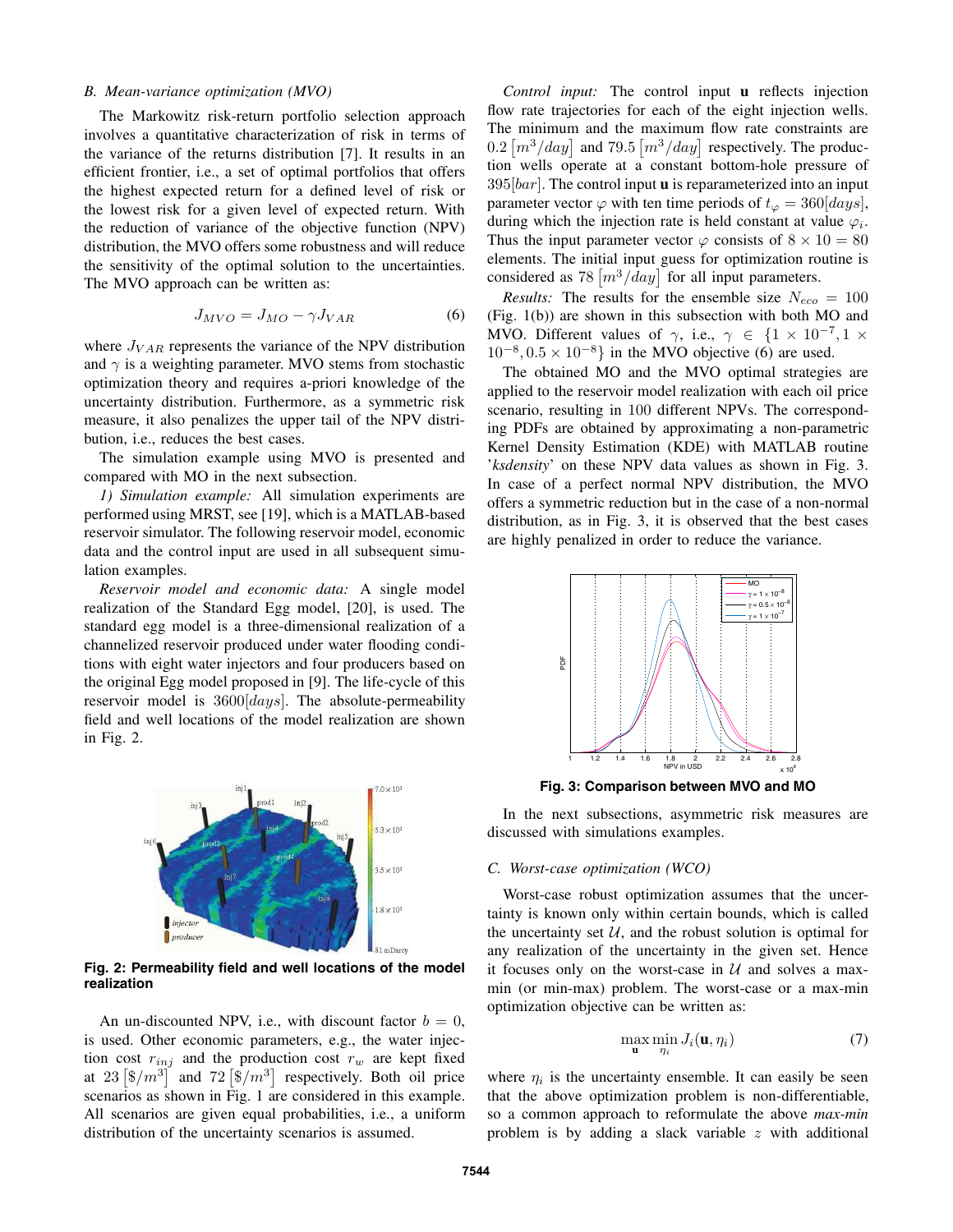constraints as follows [21]:

$$
\max_{\mathbf{u},z} z
$$
  
s.t.  $z \leq J_i(\mathbf{u},\eta_i) \quad \forall i$  (8)

Therefore, with the total number of ensemble members  $N_{eco}$ , there will be  $N_{eco}$  additional constraints. As the worst-case optimization only focuses on the lowest value of the NPV distribution, it offers an asymmetrical shaping of the NPV distribution.

*1) Simulation examples:* The reservoir model, the economic data and the control input are the same as used in Subsection IV-B.1. The oil price ensemble with 10 members as shown in Fig. 1(a) is used in this example.

*Results:* The MO and the WCO strategies are applied to the model with 10 oil price realizations resulting in 10 different NPVs. The corresponding histogram is shown in Fig. 4. It can be seen that the worst-case value of the NPV distribution is improved at the cost of a decrease in the mean value.



**Fig. 4: Comparison of WCO and MO**

Table I summarizes the percentage increase and decrease of the worst-case NPV and the average NPV respectively. For the sake of comparison of the MVO and the WCO

**TABLE I: Results comparison of WCO with MO**

|                           | MО  | wco | $%$ change        |
|---------------------------|-----|-----|-------------------|
| Mean in million USD       | 194 | 182 | $6.18\%$ decrease |
| Worst-case in million USD | 136 | 142 | $4.41\%$ increase |

approaches, non-parametric KDE is used to approximate the density function as shown in Fig. 5. It can be observed that the WCO improves the worst-case without heavily compromising the best-case compared to the MVO approach. An important point to note is that, due to the scalar nature of the economic uncertainty with the linearity in the objective function, the worst-case formulation in Eq. (8) is simply equivalent to a single optimization with the worst oil price scenario in the ensemble. Especially, in the case of oil price scenarios as shown in Fig. 1(a), it is easy to identify the worst-case oil price scenario. Fig. 6 shows a comparison of the histogram of NPV values resulting from the worst-case formulation as in Eq. (8) and a single optimization with the worst oil price scenario.



**Fig. 5: Comparison of MO, MVO (with different** γ**) and WCO optimization**



**Fig. 6: Comparison of the WCO and the optimization with the worst oil price realization**

In order to give the decision maker a preference to chose between a worst-case improvement for a given level of average NPV, a mean-worst case optimization problem is formulated as follows:

$$
J_{MWCO} = J_{MO} + \lambda J_{WCO} \tag{9}
$$

where  $\lambda$  is a weighting parameter. Fig. 7 shows the variation of the mean and the worst-case values with respect to the changing  $\lambda$ , also known as an efficient frontier. As the  $\lambda$ increases the worst-case is improved at the cost of reducing the mean value. MO has the highest mean with the lowest worst-case value. At  $\lambda = 5$ , a different result is observed probably because the optimization has gotten stuck in a lower local optimum. The results of the efficient frontier are also



**Fig. 7: Efficient frontier (Mean Vs. worst-case values with changing** λ**)**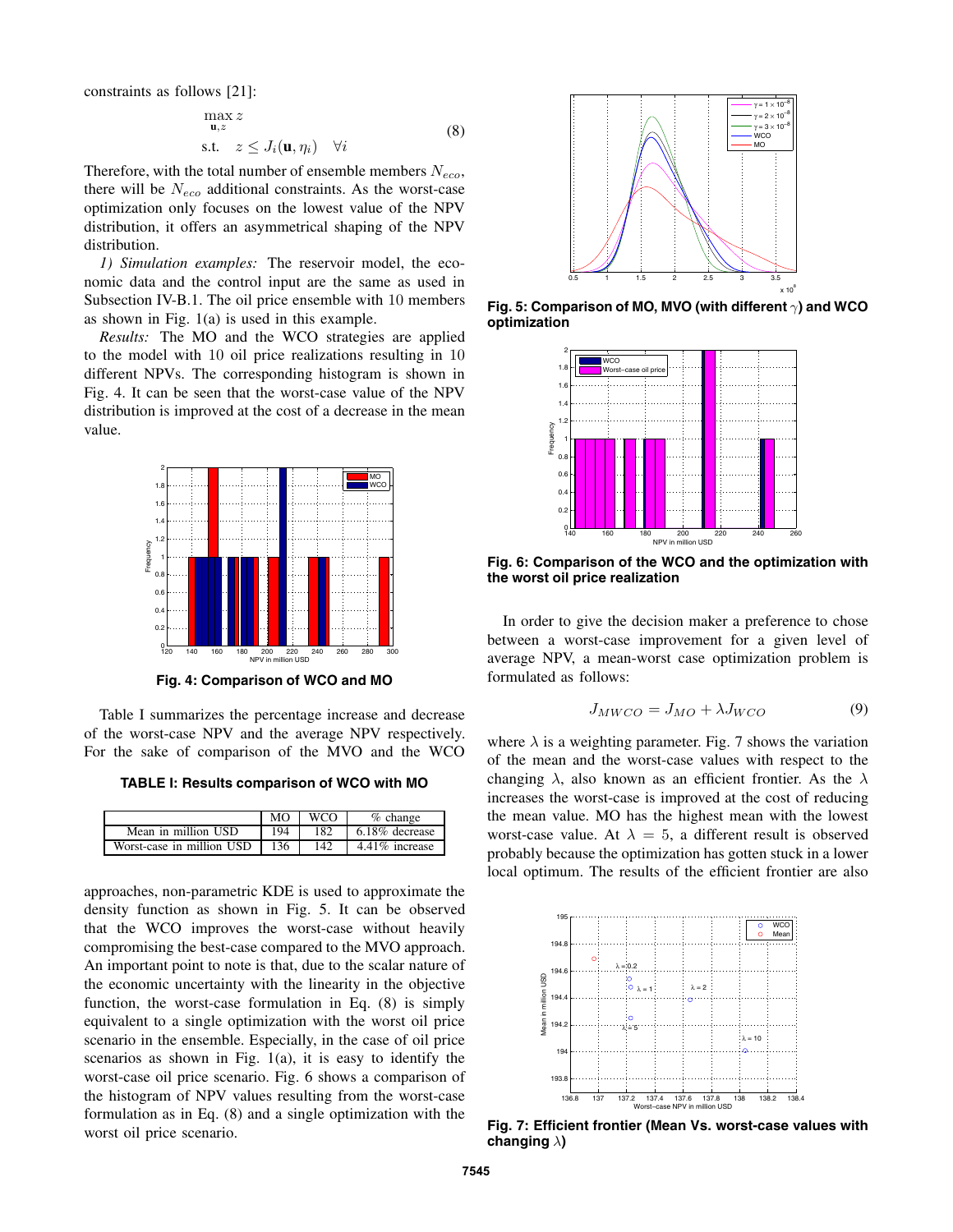summarized in Table II.

| λ   | Mean       | Worst-case | % decrease of | $%$ increase of |
|-----|------------|------------|---------------|-----------------|
|     | in million | in million | mean w.r.t    | worst-case      |
|     | USD        | USD        | <b>MO</b>     | w.r.t MO        |
| MO  | 194.68     | 136.97     |               |                 |
| 0.2 | 194.54     | 137.22     | $0.07\%$      | 0.18%           |
|     | 194.47     | 137.23     | 0.10%         | 0.19%           |
| 2   | 194.38     | 137.65     | 0.15%         | 0.49%           |
| 5   | 194.25     | 137.23     | 0.22%         | 0.18%           |
| 10  | 194.00     | 138.04     | 0.34%         | 0.78%           |

**TABLE II: Results for the**  $J_{MO} + \lambda J_{WCO}$  approach

## *D. Conditional Value-at-Risk (CVaR) optimization*

Conditional Value-at-Risk (CVaR), introduced in [22], is a popular tool for managing risk in finance. CVaR indicates the average of the  $\beta$ -tail of the worst cases of a distribution. It addresses the overly conservative solution of the worst case optimization by considering a class of worst cases. The CVaR risk measure is the negative of the CVaR value. It is similar to the value-at-risk (VaR) or chance constrained optimization [23], which is a percentile of a loss/gain distribution.

For a random variable  $X$  with cumulative distribution function  $F_X(z) = P\{X \leq z\}$ , the VaR  $(\alpha_\beta)$  and CVaR  $(\phi_{\beta})$  of X with confidence level  $\beta \in ]0,1[$  are given as:

$$
\alpha_{\beta}(X) = \min\{z|F_X(z) \ge \beta\},
$$
  

$$
\phi_{\beta}(X) = \mathbb{E}[X|X \ge \alpha_{\beta}].
$$

For a function  $f(u, y)$  that represents a loss distribution, where  $u \in U \subseteq \mathbb{R}^m$  is the decision vector and  $y \in \mathbb{R}^n$  is a random vector representing uncertainties, [22] introduces a simpler auxiliary function  $F_\beta$  on  $U \times \mathbb{R}$  defined as follows:

$$
F_{\beta}(u,\alpha) = \alpha + \frac{1}{1-\beta} \int_{y \in \mathbb{R}^n} [f(u,y) - \alpha]^+ p(y) dy \quad (10)
$$

where  $[t]^+ := \max\{t, 0\}$ . [22] shows that the  $\beta$ -CVaR of the loss associated with any  $u \in U$  can be determined as follows:

$$
\phi_{\beta}(u) = \min_{\alpha \in \mathbb{R}} F_{\beta}(u, \alpha).
$$
 (11)

Furthermore, minimizing the  $β$ −CVaR of the loss associated with u is equivalent to minimizing  $F_\beta(u, \alpha)$  over all  $(u, \alpha) \in U \times \mathbb{R}$ , in the sense that

$$
\min_{u \in U} \phi_{\beta}(u) = \min_{(u,\alpha) \in U \times \mathbb{R}} F_{\beta}(u,\alpha).
$$
 (12)

In the water-flooding optimization, the mean-CVaR approach can be written as:

$$
J_{MCVaR} = J_{MO} - \omega J_{\phi_{\beta}} \tag{13}
$$

where  $\omega$  is the weighting parameter.

As the sampling of the uncertainty space generates a collection of scenarios  $\eta_i, \dots, \eta_{N_{eco}}$ , the integral in the CVaR optimization formula Eq. (10) can be approximated by a sum. For the NPV distribution, the CVaR (i.e., the negative of the CVaR value) is then given by:

$$
J_{\phi_{\beta}}(\mathbf{u}, \alpha) = -\alpha - \frac{1}{N_{eco}(1-\beta)} \sum_{i=1}^{N_{eco}} \min\{J_i(\mathbf{u}, \eta_i) - \alpha, 0\}
$$

The definition of  $J_{\phi_\beta}$  is still non-differentiable. A common approach, like in the max-min problem considered before, is to reformulate the problem using slack variables and additional constraints as follows:

$$
J_{\phi_{\beta}}(\mathbf{u}, \alpha) = \{-\alpha - \frac{1}{N_{eco}(1-\beta)} \sum_{i=1}^{N_{eco}} t_i\},\
$$
  
s.t. 
$$
\begin{cases} t_i \leq J_i(\mathbf{u}, \eta_i) - \alpha \\ t_i \leq 0 \end{cases} \forall i.
$$
 (14)

Therefore, the optimization problem Eq. (13) (excluding the system dynamics, initial conditions and input bounds constraints) can be re-written as:

$$
\max_{u,\alpha,t} \{ \frac{1}{N_{eco}} \sum_{i=1}^{N_{eco}} J_i + \gamma \alpha + \gamma \frac{1}{N_{eco}(1-\beta)} \sum_{i=1}^{N_{eco}} t_i \},
$$
  
s.t. 
$$
\begin{cases} t_i \leq J_i(\mathbf{u}, \eta_i) - \alpha \\ t_i \leq 0 \end{cases} \forall i.
$$
 (15)

*1) Simulation example:* In order to better approximate Eq. (10), a larger ensemble of 100 scenarios of oil prices, as shown in Fig. 1(b), is chosen. The confidence interval  $\beta$  is 80%. Hence the CVaR equals the average of the last 20% of the worst-case values. In the case of an ensemble size of 100, it is the average of the worst 20 NPV values from the ensemble.

*Results:* Fig. 8 shows the change in the CVaR values and the corresponding change in the return (average NPV) with the increasing values of  $\omega$ . MO has the highest return with the lowest CVaR value. With increasing value of  $\omega$ , as the CVaR risk measure is the negative of CVaR value, risk is reduced at the cost of compromising return. At  $\omega = 10$ , a different result is observed because probably the optimization has become stuck in a lower local optimum. The results are summarized in Table III. MO and mean-CVaR optimal



**Fig. 8: Efficient frontier (Mean Vs. CVaR values with changing** ω**)**

strategies are applied to the reservoir model realization with each oil price scenarios resulting in 100 different NPVs. As in the previous simulation examples, the corresponding PDFs are obtained by approximating a non-parametric KDE on these NPV data values as shown in Fig. 9. The CVaR risk measure, depending upon the confidence interval  $\beta$ , offers an asymmetric shaping of the NPV distribution by focusing